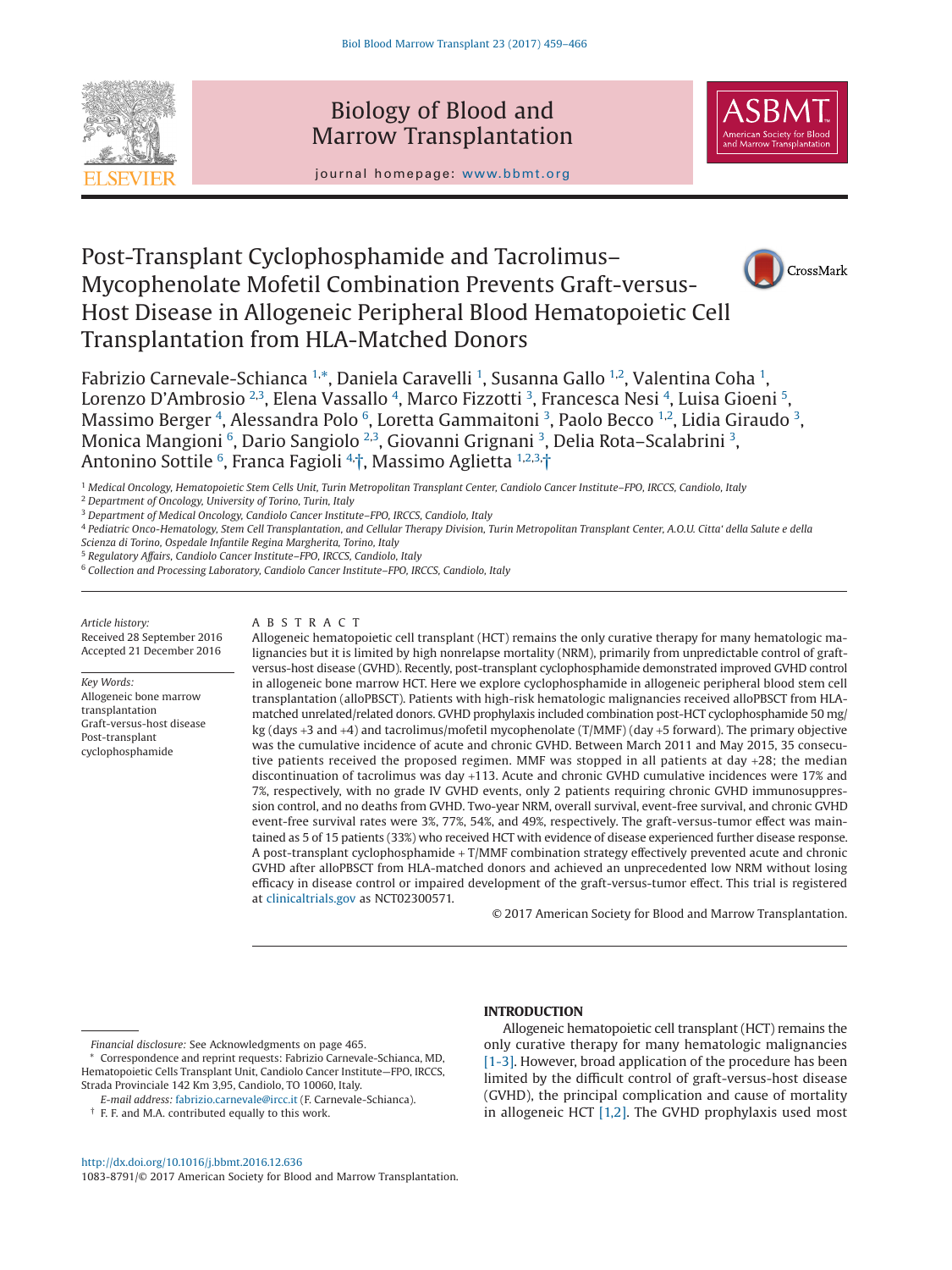<span id="page-1-3"></span>commonly in HCT is a calcineurin inhibitor combined with a short course of methotrexate, which, in an unrelated donor setting, is often supplemented by antithymocyte globulin (ATG). Even so, 30% to 80% of allogeneic HCT patients will develop GVHD [\[4-8\],](#page-6-1) suggesting that development of strategies to control this potentially fatal complication is key to broadening its clinical applicability.

Cyclophosphamide given post-HCT is a novel and promising approach [\[9-11\]](#page-6-2) that can be safely administered in high doses, even after allogeneic HCT, without hematopoietic stem cell toxicity. Therefore, it may be possible to exploit it to target early-proliferating alloreactive T cells involved in GVHD onset [\[10,11\].](#page-6-3) Post-transplant cyclophosphamide (PTCy) has already been proven safe and active in both haploidentical and unrelated bone marrow allografts [\[12-16\].](#page-6-4) On the contrary, PTCy has seldom been administered in the HLA-matched allogeneic peripheral blood stem cell transplant (alloPBSCT) setting, despite the use of this stem cell source in more than 75% of HCTs from unrelated adult donors [\[17-23\].](#page-6-5) This study explored the performance of PTCy infusion, measured by transplant morbidity and outcome, when added to tacrolimus/ mofetil mycophenolate (T/MMF) as GVHD prophylaxis regimen in alloPBSCT.

#### **METHODS**

All patients underwent HCT from PBSCs and were matched for HLA-A, -B, -C, -DRB1, and -DQB1 alleles to either related or unrelated donors. The following were deemed acceptable levels of recipient–donor mismatch: an a*llele match* for HLA-A, -B, -C, -DRB1, and -DQB1; a s*ingle allele disparity* for HLA-A, -B, -C, -DRB1 or -DQB1; *two allele disparities* for HLA-A, -B, or -C; a s*ingle allele disparity* for HLA-DRB1; and a s*ingle antigen plus single allele disparity* for HLA-A, -B, or -C. The criteria for clinical eligibility included age ≤ 70 years, first remission at high risk of relapse, or second remission obtained after relapse or refractory hematologic malignancy. The principal exclusion criteria were refractory central nervous system disease, active infection, pregnancy, HIV-positive serology, or serious organ dysfunction (left ventricular ejection fraction < 45% or pulmonary forced vital capacity < 50% of predicted). All patients signed informed consent before study entry.

The study was approved by local Institutional Review Board and Ethics Committee. The trial is registered at [clinicatrials.gov](http://clinicatrials.gov) (NCT02300571). Our primary objective was to determine the capability of the drug combination to control GVHD both in acute (aGVHD) and chronic (cGVHD) manifestations based on their cumulative incidences, assuming an expected rate of aGVHD around 80% and cGVHD around 35% [\[8\].](#page-6-6) Secondary objectives were measures of nonrelapse mortality (NRM), infections, overall survival (OS), event-free survival (EFS), cGVHD EFS, and relapse rate. aGVHD was diagnosed based on standard criteria, whereas for cGVHD we applied both traditional and National Institutes of Health (NIH) criteria (defined as requiring systemic immunosuppressive treatment) [\[24-26\].](#page-6-7) Given the heterogeneity of patients, we also assessed disease risk index by the refined criteria, which takes into account disease status, stage and cytogenetics [\[27\].](#page-6-8)

#### *Conditioning Regimen, Post-Graft Immunosuppression, and Supportive Care*

Conditioning regimens are reported in Table 1. Considering that the study objective was GVHD prophylaxis, the regimens adopted were diseaseoriented. In 7 regimens cyclophosphamide was administered also before PBSC reinfusion on 2 consecutive days at a dose of 14.5 mg/kg (5 regimens) or 10 mg/kg (2 regimens). Immunosuppression began on days 3 and 4 after transplant with administration of intravenous cyclophosphamide (50 mg/ kg/day). On day 5 onward, tacrolimus (.03 mg/kg in 2 daily doses; target trough levels 5 to 10 ng/mL) and MMF (15 mg/kg in 3 daily doses) were given. Both agents were continued until day +28 when MMF was discontinued and day +84 when a tacrolimus taper was started. Granulocyte colony-stimulating factor (5 μg/kg/day) was started on day 5 and continued until the absolute neutrophil count exceeded  $1.0 \times 10^9$ /L for 3 consecutive days.

Patients received prophylaxis for bacterial, fungal, and viral infections as well as for *Pneumocystis jiroveci* [\[28\].](#page-6-9) Standard cytomegalic virus (CMV) monitoring by PCR was started on day +10 and continued until day +365. Treatment with ganciclovir or valganciclovir began when the number of CMV-DNA copies rose above 100/mL (unrelated donors) or 500/mL (related donors) for 2 consecutive measurements or after a viral load change of >.5 log IU/

|--|--|--|--|

Patient and Donor Characteristics  $(N = 35)$ 

| Characteristics                                            | Value                     |
|------------------------------------------------------------|---------------------------|
| Age at transplant, yr                                      |                           |
| Median                                                     | 49                        |
| Range                                                      | 23-69                     |
| Sex                                                        |                           |
| Male                                                       | 24 (69%)                  |
| Female                                                     | 11 (31%)                  |
| Disease<br>AML                                             |                           |
| De novo AML                                                | 16 (46%)<br>13 (37%)      |
| Relapsed AML                                               | 3(9%)                     |
| ALL                                                        | 5(14%)                    |
| De novo ALL                                                | 3(8%)                     |
| Relapsed ALL                                               | 2(6%)                     |
| Multiple myeloma                                           | 8(23%)                    |
| Non-Hodgkin lymphoma                                       | 3(8%)                     |
| <b>MDS</b>                                                 | 2(6%)                     |
| Hodgkin lymphoma                                           | 1 (3%)                    |
| Disease status at BMT                                      |                           |
| $1^{\dagger}$ CR                                           | 15 (43%)                  |
| $>1^{\dagger}$ CR                                          | 5 (14%)                   |
| Active disease                                             | 15 (43%)                  |
| CIBMTR risk group                                          |                           |
| High<br>Intermediate                                       | 20 (57%)                  |
| Low                                                        | 13 (37%)<br>2(6%)         |
| Source of stem cell                                        |                           |
| <b>PBSC</b>                                                | 35 (100%)                 |
| Sex mismatch                                               |                           |
| No                                                         | 22 (63%)                  |
| Yes                                                        | 13 (37%)                  |
| Female into male                                           | 9(26%)                    |
| Donor age, yr                                              |                           |
| Median                                                     | 33                        |
| Range                                                      | $(20-68)$                 |
| Source of graft                                            |                           |
| Sibling                                                    | 10 (29%)                  |
| Unrelated                                                  | 25 (71%)                  |
| HLA match                                                  |                           |
| 10/10<br>9/10                                              | 20 (57%)                  |
| $8\frac{1}{2}$ /10                                         | 8 (23%)<br>7 (20%)        |
| <b>CMV</b> serology                                        |                           |
| CMV D-R-                                                   | 1 (3%)                    |
| CMV D+R-                                                   | 0(0%)                     |
| $CMV$ D-R+                                                 | 13 (37%)                  |
| $CMV D+R+$                                                 | 21 (60%)                  |
| Conditioning regimen*                                      |                           |
| Busulfan + cyclophosphamide                                | 13 (37%)                  |
| Treosulfan + cyclophosphamide                              | 5(14%)                    |
| Melphalan + cyclophosphamide                               | 4 (11.5%)                 |
| Treosulfan + cyclophosphamide +                            | 4 (11.5%)                 |
| $TBI$ 2 $Gy^{\dagger}$                                     |                           |
| Melphalan + cyclophosphamide +<br>TBI 2 Gy <sup>t</sup>    | 3(8.5%)                   |
| Fludarabine + thiotepa +                                   | 3(8.5%)                   |
| cyclophosphamide                                           |                           |
| Thiotepa + treosulfan                                      | 2 (6%)                    |
| Treosulfan + fludarabine +                                 | 1(3%)                     |
| cyclophosphamide                                           |                           |
| Infused cell dose <sup>‡</sup>                             |                           |
| Median CD34 <sup>+</sup> cell $\times$ 10 <sup>6</sup> /kg | 7.4 (range, 2-15)         |
| Median CD3+ cell $\times$ 10 <sup>8</sup> /kg              | 3.01 (range, 1.240-9.788) |
| Median total nucleated cells $\times$ 10 <sup>8</sup> /kg  | 12.1 (range, 6.9-16.9)    |

AML indicates acute myeloid leukemia; ALL, acute lymphoblastic leukemia; MDS, myelodysplastic syndrome; CR, complete response; CIBMTR, Center for International Blood and Marrow Transplant Research; TBI, total body irradiation; CMV, cytomegalovirus; D, donor; R, recipient.

<span id="page-1-2"></span>Cyclophosphamide was given also before PBSCT at 14.5 mg/kg on 2 consecutive days.

<span id="page-1-0"></span>† Cyclophosphamide was also given before PBSCT at 10 mg/kg on 2 consecutive days.

<span id="page-1-1"></span>‡ CD34<sup>+</sup> cell doses were available for all patients but CD3<sup>+</sup> doses only for 71% of patients.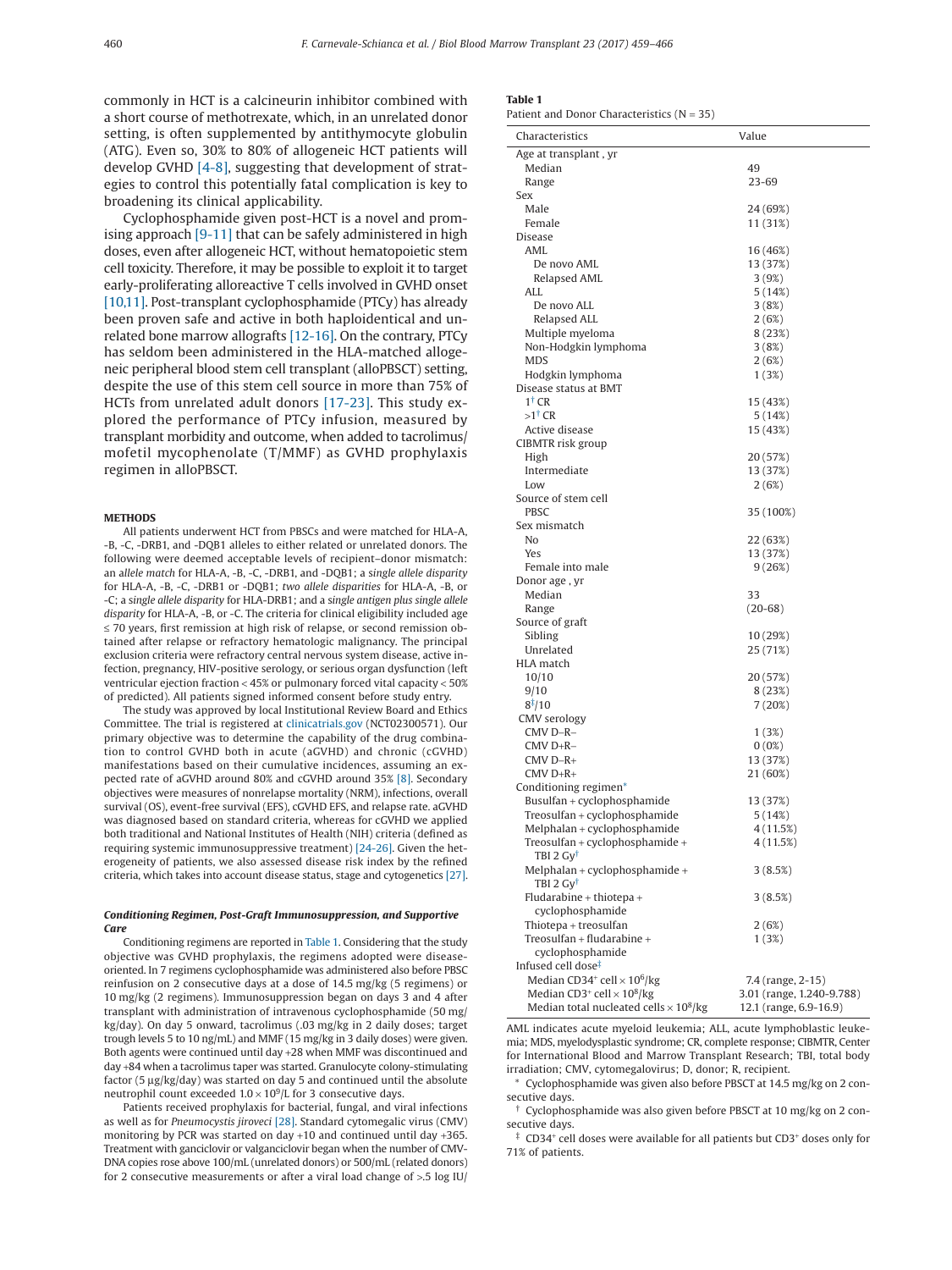<span id="page-2-4"></span>mL in peripheral blood plasma. Epstein-Barr virus was monitored by PCR via biweekly plasma samples [\[29\].](#page-6-10)

Surveillance weekly blood cultures were drawn until patient discharge; in cases of fever (>38.5°C), blood and urine cultures were collected and wide-spectrum antibiotic coverage (ie, piperacillin/tazobactam 4.5 g i.v. every 8 hours, vancomycin 500 mg i.v. every 6 hours) was undertaken until pathogen identification or clinical control was achieved. Diagnostic and invasive procedures were performed when clinically indicated. All specimens submitted for bacterial and fungal cultures were performed according to standard methods. Blood and platelet transfusions followed institutional protocols [\[28\].](#page-6-9)

#### *Monitoring after Transplant*

Neutrophil engraftment was defined as the first of 3 consecutive days with an absolute neutrophil count  $> 0.5 \times 10^9$  after transplant, whereas platelet engraftment was defined as a platelet count of  $20 \times 10^9$ /L with no transfusion during the preceding 7 days. The degree of donor chimerism was assessed on days  $+30$ ,  $+56$ ,  $+90$ ,  $+180$ , and  $+360$  post-transplant on circulating myeloid and CD3<sup>+</sup> lymphocytes. Chimerism was determined using PCR on a panel of informative variable number tandem repeat regions, with full chimerism defined as more than 95% donor CD3<sup>+</sup> cells. aGVHD and cGVHD were graded as described elsewhere [\[24-26\].](#page-6-7)

#### *Statistical Analysis*

OS, EFS, and cGVHD-EFS were estimated using the Kaplan-Meier method with their respective 95% confidence intervals (CIs) [\[30-32\].](#page-6-11) Patient death from any cause constituted an OS event, whereas relapse or death from any cause was characterized as an EFS event. Most broadly defined were cGVHD-EFS events, which included any form of cGVHD (defined per NIH criteria) [\[33\],](#page-7-0) relapse, or death. OS, EFS, and cGVHD-EFS values were calculated from transplant date to date of event occurrence or upon censor at final followup for patients without an observed event. Discontinued immunosuppression time was determined from the date patients ended their taper from immunosuppressive drugs without subsequent resumption. NRM encompassed all deaths that occurred without evidence of relapse.

Standard methods were used to estimate rates of aGVHD and c GVHD, relapse or progression, and NRM. Death was treated as a competing risk for all other endpoints. Relapse was treated as a competing risk for NRM. The study was conceived as observational aiming to understand the timing and role of cyclophosphamide as a tool to prevent GVHD, assuming an expected rate of aGVHD around 80% and of cGVHD around 35% [\[8\].](#page-6-6) Categorical variables were expressed as proportions, and continuous variables were expressed as medians within their respective ranges. All statistics were computed using IBM SPSS Statistics (v.20; SPSS Inc., Chicago, IL) and GraphPad Prism (v.5; GraphPad Software, Inc., La Jolla, CA).

#### **Table 2**

#### Post-Transplant Data Data Value Median engraftment time Neutrophil engraftment > .5 × 10<sup>9</sup>/L 15 days (range, 12-26) Platelet engraftment  $> 20 \times 10^9$ /L 18 days (range, 16-60) Peripheral blood lymphocyte coun[t\\*](#page-2-0) Median day +28, U/µL 400 (range, 40-1.980) Median day +56, U/μL 1.020 (range, 50-4.900) Median day +84, U/μL 1.300 (range, 400-5.200) 1.300 (range, 400-5.200) Median day +180, U/µL 1.900 (range, 580-4.200) Chimerism[†](#page-2-1) Day +28 >97% of patients alive and not relapsed Day +56 >97% of patients alive and not relapsed Day +84 >97% of patients alive and not relapsed CMV reactivation Incidence 21/35 (60%) Median day of reactivation 38 (range, 22-54) Bloodstream infection during engraftment (days 0-26)  $I_{\rm{incidence}}$  6/35 (17%) Toxicity (grades 3-4)[‡](#page-2-2) Liver enzymes elevation 5/35 (14%) Hyperbilirubinemia 1/35 (3%) Mucositis 7/35 (20%) Hemorrhage $\S$  and  $3/35$  (9%) and  $3/35$  (9%) and  $3/35$  (9%) and  $3/35$  (9%) and  $3/35$  (9%) and  $3/35$  (9%) and  $3/35$  (9%) and  $3/35$  (9%) and  $3/35$  (9%) and  $3/35$  (9%) and  $3/35$  (9%) and  $3/35$  (9%) and  $3/35$  (9%) Sinusoidal obstruction disease 1/35 (3%)

<span id="page-2-1"></span><span id="page-2-0"></span>Peripheral blood lymphocyte count was available on days +28, +56, and +84 for all patients.

<span id="page-2-2"></span>† Chimerism on peripheral blood was available for all patients alive without disease relapse.

<span id="page-2-3"></span>‡ Toxicities were graded according to standard National Cancer Institute Common Terminology Criteria for Adverse Events version 4.0.

§ Hemorrhagic cystitis.

#### **RESULTS**

#### *Engraftment and Immune Reconstitution*

Between March 2011 and April 2015 we enrolled 35 con-secutive patients (characteristic summary in [Table 1\)](#page-1-3) with highrisk hematologic malignancies treated at our center. All the 10 related donors and 10 (40%) of the unrelated ones were 10/10 matched. Among the other 15 unrelated donors, 8 (32%) and 7 (28%) were 9/10 and 8/10 matched, respectively. Sustained engraftment was documented in 34 of 35 patients (97%) with median times to neutrophil and platelet recovery of 15 (range, 12 to 32) and 18 days (range, 16 to 32), respectively. Only 1 patient (3%) who developed multiresistant *Pseudomonas aeruginosa* septicemia experienced primary graft failure.

Donor chimerism was >97% from day +28 and sustained in all nonrelapsing patients. Absolute lymphocyte counts measured 400/μL (range, 40 to 1980) on day +28 after HCT, 1020/ μL (range, 50 to 4900) on day +56 after HCT, and  $1300$ /μL (range, 400 to 5200) on day +84 after HCT (Table 2), with CD3<sup>+</sup> cells being 310/μL (range, 26 to 1670), 680/μL (range, 28 to 3200), and 890/μL (range, 70 to 4000), respectively.

After transplant the median time of discharge was 22 days (range, 11-36). Three patients (9%) required readmission at days  $+29, +38$ , and  $+46$ , respectively, because of fever (n = 2,  $6\%$ ) or pneumonia (n = 1, 3%). In all cases complications were controlled and transfer to the outpatient clinic afterwards.

## *Infections and Toxicity*

Six of 35 patients (17%) experienced septicemia during the engraftment phase (days 0 to 26). *Staphylococcus* spp. was isolated in 3 of 35 patients (9%) and gram-negative bacilli (*Pseudomonas aeruginosa*, *Acinetobacter lwoffii*, and *Klebsiella pneumoniae*) in 3 of 35 patients (9%). Treatment with the appropriate antibiotic therapy resulted in complete control of all but 1 infection. Two of 35 patients (6%) colonized with *K. pneumoniae* carbapenemase*–*producing bacteria before HCT suffered transient aplasia after transplant. They experienced fevers of unknown origin that were successfully treated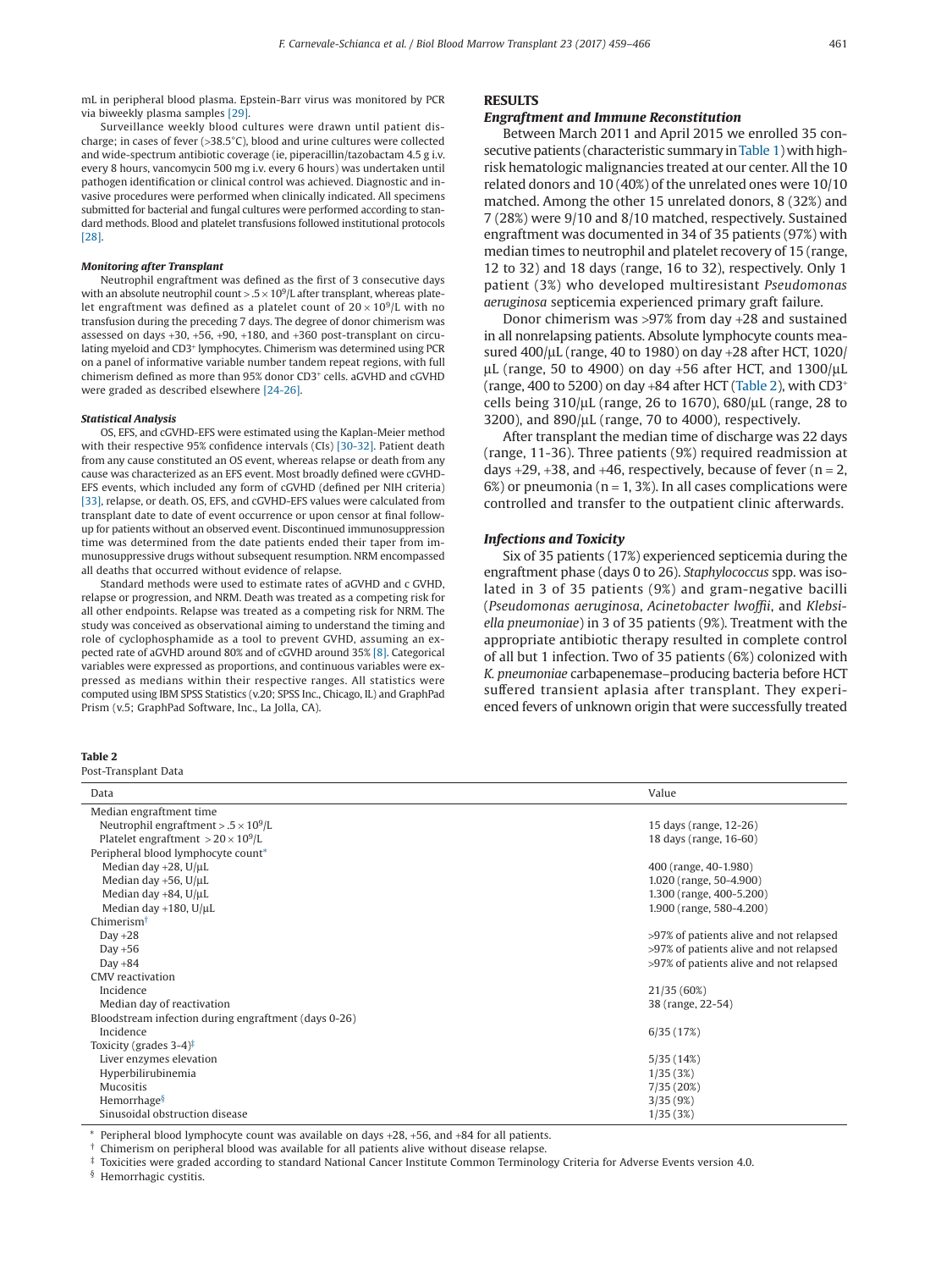with antibiotics (meropenem 2 g every 8 hours, gentamycin 80 mg every 8 hours, and tigecyline 50 mg every 12 hours), which allowed both patients to be discharged after engraftment (days +18 and +23, respectively). No patient developed a pulmonary fungal infection during transplant or follow-up.

CMV reactivation occurred in 21 of 35 patients (60%) at a median +38 days (range, 22 to 54). No case of primary CMV infection was reported, and only 1 patient (3%) had late CMV reactivation (day +232). In all CMV cases preemptive therapy was successful. No Epstein-Barr virus–related disease was observed. Hemorrhagic cystitis with BK viriuria was witnessed in 3 of 35 patients  $(9\%)$  on day  $+24$ ,  $+41$ , and  $+46$ , respectively. However, complete resolution of the infection was achieved in all patients within 4 to 6 weeks.

Three of 35 patients (9%) were hepatitis B virus–positive before HCT. Of these, 2 (67%) suffered viremia reactivation after transplant. The first patient, who was on entecavir treatment for a mutated hepatitis B virus form (YMDD) at the time of transplant, experienced a viremia flare-up on day +84. Association therapy (entecavir/tenofovir) was initiated and prompt control achieved. The second patient, for whom lamivudine had been discontinued 12 months post-HCT, was diagnosed on day +540 with hepatitis B virus–mutated hepatitis (codon M250LM) that was successfully treated with tenofovir.

Grades 3 and 4 toxicities that occurred during the first 100 days after transplant are listed in [Table 2.](#page-2-4) Grade 3 mucositis (20%, 7/35) and liver enzyme elevation (14%, 5/35) emerged most often. Mild sinusoidal occlusion syndrome occurred in 1 patient (3%) [\[34\].](#page-7-1)

## *Immunosuppression, GVHD, and Graft-versus-Tumor Effect*

After discontinuation of MMF (day +28 for all patients) and tacrolimus (median, +113 days; range, 49 to 276), only 2 of 21 patients (9%) alive without disease progression required immunosuppression restart. The overall cumulative incidence across all aGVHD grades was 17% (95% CI, 2% to 45%), of which 12% were grades II to III (95% CI, 1% to 48%), and none was grade IV. The median aGVHD onset was +75 days (range, 22 to 98) (Figure 1A). No cases of late-onset aGVHD were reported. Three of 35 patients (9%) who required steroid therapy responded well, such that it was discontinued after a median 75 days (range, 36 to 200). At 2 years the cumulative incidence of NIH-defined cGHVD requiring systemic immunosuppression was 7% (95% CI, 1% to 51%) (Figure 1B). We also analyzed the cumulative incidence of overall (limited + extensive) cGVHD defined by traditional criteria. At 2 years the incidence was 11% equally due to limited (1 patient) and extensive cGVHD (2 patients). No patient died from GVHD. Because of the low event rate an analysis to assess the possible role of donor source on GVHD incidence was not conducted. After we enrolled the first 35 patients, the observed activity (aGVHD, 17%; cGVHD, 7%) was much greater than expected both in magnitude and overall duration (*P* < .0001 and *P* = .0033, respectively).

Among the 21 of 35 patients (60%) alive without disease progression, 5 (24%) who were transplanted with evidence of disease (1 acute myeloid leukemia, 1 acute lymphoblastic leukemia, 1 myelodysplastic syndrome, 1 multiple myeloma, and 1 refractory follicular non-Hodgkin lymphoma) achieved and maintained complete response after alloPBSCT.

#### *Outcomes*

The median follow-up period for the entire population was 20 months (range for patients without an event, 9 to 67



**Figure 1.** Transplant-related complications. (A) Cumulative incidence of aGVHD. (B) Cumulative incidence of cGVHD. (C) Cumulative incidence of NRM.

months). The only patient who died of NRM accounted for the 2-year NRM cumulative incidence of 3% (95% CI, 0% to 61%) (Figure 1C). Estimated 1-year OS and EFS for all patients were 86% (95% CI, 69% to 94%) and 60% (95% CI, 42% to 74%), respectively; at 2 years they were 77% (95% CI, 59% to 88%) and 54% (95% CI, 37% to 69%), respectively [\(Figure 2A,B\)](#page-4-0). The 2-year cumulative incidence of relapse was 46% (95% CI, 28% to 62%) across all patients and 25% (95% CI, 3% to 56%) for patients undergoing HCT in complete response [\(Figure 2C\)](#page-4-0). For the 20 of 35 patients (57%) transplanted in complete response, only 4 (20%) relapsed: 3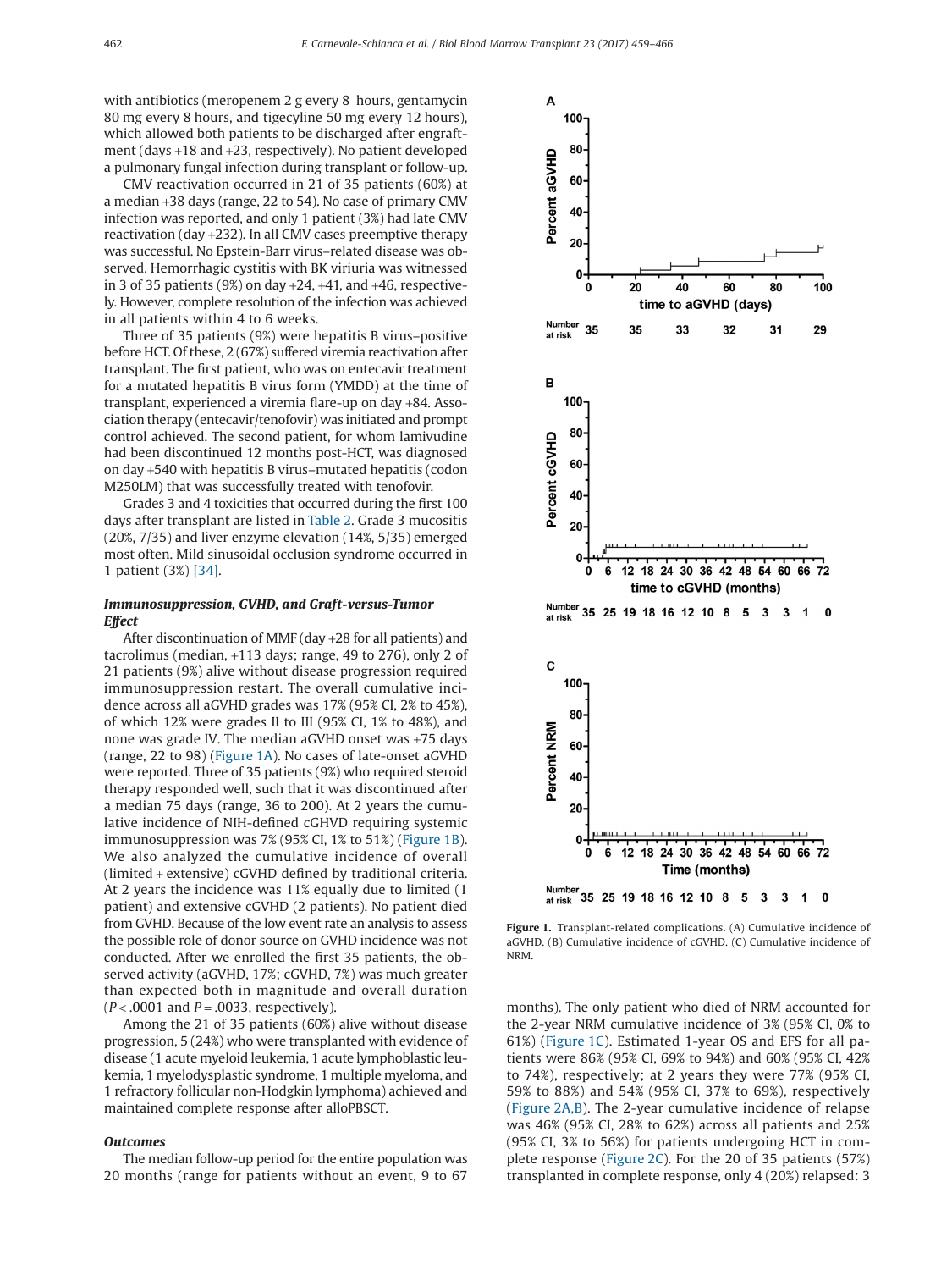<span id="page-4-0"></span>

**Figure 2.** Kaplan-Meier survival curves. (A) OS. (B) EFS. (C) Relapse incidence in all patients (*solid line*) and in patients who underwent BMT with complete remission (CR) of the underlying disease (*dashed line*). (D) GVHD-EFS.

with acute myeloid leukemia (1 with FLT3-positive disease on day +67, 1 with NPM1-positive form on day +162, and 1 with central nervous system extramedullary relapse on day +706). At relapse all patients were treated with mitoxantrone, etoposide, and cytarabine regimen followed in the first patient by sorafenib and a second allogeneic HCT (intra–bone cord blood transplant), in the second patient by fludarabine, cytarabine, liposome-encapsulated-doxorubicin and granulocyte colony-stimulating factor and a second allogeneic HCT (intra–bone cord blood transplant), and in the third patient by FLAG-Myocet (2 cycles) followed by local conformational radiotherapy. Only 1 patient is still alive; the other 2 died from further relapse at days +245 and +1067, respectively. The fourth patient transplanted for myelodysplastic syndrome relapsed on day +128 and was treated with 5-azacitidine. Overall, 1- and 2-year rates of cGVHD-EFS were 54% (95% CI, 37% to 69%) and 49% (95% CI, 31% to 64%), respectively (Figure 2D). All employed patients returned to work after a median of 9 months (range, 168 to 462 days).

## **DISCUSSION**

This study described the impact of a modified strategy to prevent GVHD by using cyclophosphamide in the early posttransplant days. We observed sharp reductions in aGVHD and cGVHD to 17% and 7%, respectively. Consistently, NRM was reduced to a mere 3%.

When allogeneic HCT was introduced into clinical practice during the early 1990s, it appeared to be a very effective therapy for many hematologic malignancies that were otherwise incurable  $[3]$ . However, the procedure was characterized by extremely high toxicity that resulted in a 30% to 40% mortality risk [\[35,36\].](#page-7-2) Over the years, deeper knowledge of the HLA system and transplant immunology, better selection and matching of donors and patients, and the advent of new immunosuppressive and antimicrobial drugs have led to a mortality risk reduction that is now approximately 15% to 20% [\[1\].](#page-6-0) Nonetheless, this rate still represents a burden that limits extensive application of HCT. Only by controlling GVHD will it be possible to reduce such toxicity to below 5%.

As a result of the introduction of PTCy in allogeneic HLA-matched bone marrow transplant as well as in the haploidentical setting, considerable progress in the prevention of GVHD has been made [\[9,12-16\].](#page-6-2) Only recently, initial data on the impact of this regimen after alloPBSCT in HLAmatched donors have been reported [\[17-19,37,38\].](#page-6-5) The first clinical experience described the role of PTCy as sole GVHD prophylaxis in 11 patients; the grades II to IV aGVHD incidence of 45% and the NRM in up 36% of cases discouraged further evaluation of this approach [\[18\].](#page-6-13) Subsequently, the Seattle group published on 42 patients treated with PTCy to which cyclosporine was added as GVHD prophylaxis. This prophylaxis did not consider HLA-mismatched unrelated donors—43% of our patients—and translated to a 70% incidence of grade II aGVHD but without any grades III to IV; the approach was revealed to be very active in protection toward cGVHD and NRM, with NIH-defined cGVHD and NRM rates of 16% and 14%, respectively [\[17\].](#page-6-5) Along with these studies,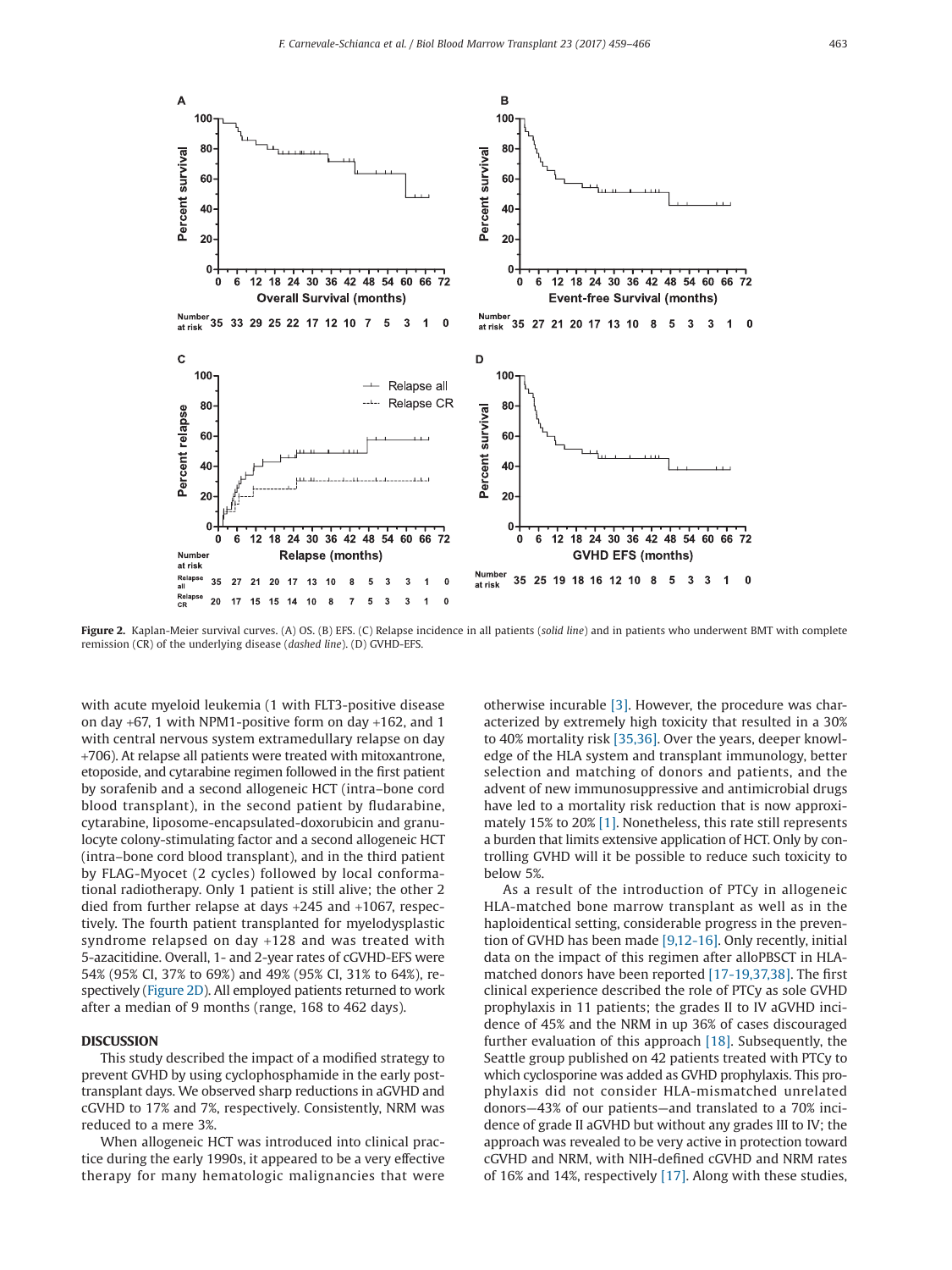Moiseev et al [\[37\]](#page-7-3) reported on 86 patients affected by acute leukemias treated with PTCy and T/MMF. The main focus of the study was a retrospective comparison with an historical control group of patients treated with ATG, calcineurin inhibitors, and methotrexate. The incidence of grades II to IV aGVHD was 19% and of cGVHD 16%, and the NRM was as low as 16%. This study, however, did not described in detail the post-transplant clinical course in terms of immunosuppression taper, discontinuation, and number of patients requiring to restart it.

In addition to these 3 studies aiming to better define the ideal combination of PTCy and standard GVHD preventive regimens after alloPBSCT, 2 more studies were reported where PTCy was followed by an experimental GVHD prophylaxys with sirolimus. In the first study, among the 26 patients treated aGVHD grades II to IV ranged around 45% and cGVHD was quoted at 31% with 37% and 11% of patients still on immunosuppression at 1 and 2 years, respectively, whereas NRM at 2 years was 13% [\[19\].](#page-6-14) In the second study, where in unrelated patients MMF was added to cyclophosphamide and sirolimus, aGVHD grades II to IV was in the order of 30% to 35% and cGVHD 16% at 1 year. NRM was 14% at 1 year, but the median follow-up reported was 225 days, and this does not allow the drawing of any further conclusion [\[38\].](#page-7-4)

Given these premises, the results reported in our study add more information to the general picture. First, PTCy after PBSCT resulted in rapid engraftment as observed with conventional GVHD prophylaxis [\[20,21,39\].](#page-6-15) Moreover, hematologic recovery made the procedure very tolerable, shortened the inpatient stay, and reduced the rate of hospital readmission. Second, the addition of T/MMF to PTCy was not detrimental to a rapid and sustained lymphocyte recovery that helped to contain severe infection incidence rates to that seen in similar previous PTCy studies, as opposed to historical allogeneic alloPBSCT data using standard GVHD regimens [\[9,12,15,18,40\].](#page-6-2)

A third important finding led to another set of conclusions. PTCy after PBSCT resulted in high activity in aGVHD and cGVHD prevention. In fact, PTCy synergy with T/MMF determined a lower incidence of aGVHD compared with both conventional alloPBSCT (grades II to IV, 45% to 80%) [\[1,2,8,41\]](#page-6-0) and reduced-intensity regimens (42% to 64%) [\[42\]](#page-7-5) as well as to PTCy after allogeneic bone marrow transplantation (alloBMT; 43% to 51%) [\[9,12,13\].](#page-6-2) Furthermore, despite PBSC use, this strategy maintained a robust protection against cGVHD that, with conventional prophylaxis, may be as high as 48% [\[20\].](#page-6-15) This high control rate allowed lower steroid use compared with conventional calcineurin inhibitor–based strategies and earlier discontinuation of immunosuppressive therapy, staving off the need for its later reintroduction in most patients [\[7,43,44\].](#page-6-16) These data distinguish our study regimen from the previous ones of PTCy in either alloBMT or alloPBSCT [\[9,12,13,17-19\].](#page-6-2) In the BMT setting, at least 43% to 51% of patients were required to restart some form of immunosuppression after transplant; in the PBSCT setting, the Seattle group described that, regardless of high-grade matching requested in unrelated transplants, at 1 year 30% of the 33 patients still alive were still on immunosuppression and that, among those diagnosed with cGVHD, 6 of 7 (86%) were still on immunosuppression at the time of the report [\[9,17\].](#page-6-2) Our finding, if confirmed in a larger patient cohort, is extremely appealing because a post-allogeneic HCT state that requires no further immunosuppression may be a platform to develop future post-transplant cellular therapies that safely and specifically act on minimal residual disease.

Two outcome indicators demonstrated the direct consequence of GVHD control. One is the NRM of 3% (after conventional alloPBSCT and alloBMT with PTCy, NRM ranged between 21% to 30% and 15%, respectively) [\[9,12,20\].](#page-6-2) Notably, a 3% treatment-related mortality compares closely with what observed in the autologous setting [\[45\].](#page-7-6) The second indicator is the cGVHD-EFS that nearly overlapped EFS, thus confirming the long-term tolerability of this regimen.

Finally, "double" post-transplant immunosuppression might raise concerns about relapse incidence and the capability of generating an effective graft-versus-tumor (GVT) effect. In regard to the first point, although in our series relapse in patients transplanted not in complete response also remains a relevant issue, we reported an EFS and OS comparable with those described after conventional alloPBSC or alloBMT with PTCy, suggesting no impact of our strategy on the posttransplant outcomes [\[9,17,19,20\].](#page-6-2) The fast immunosuppression taper and the reduced need afterward of a new immunosuppressive treatment that we described, however, may lay the ground for future studies aiming to explore, in patients transplanted not in complete response, an early introduction of post-transplant cell therapies. In regard to the second point, GVT, although we did not give formal immune biologic evidence, we reported that 5 of 15 patients (33%) in partial response achieved and maintained complete response after transplant as a consequence of the allogeneicbased therapy. These data might support the intriguing concept that GVT is not sustained by early-proliferating donor T cells (targeted by early-phase immunosuppressive drugs) but rather by a different T cell population that needs time to develop and expand [\[46\].](#page-7-7)

We acknowledge our data mandate further confirmation because are limited by the observational nature, the relatively small sample size (that is, however, very similar to other PTCy studies), heterogeneity of hematologic malignancies treated, and, consequently, conditioning regimens used [\[17,19\].](#page-6-5) Notwithstanding, these weaknesses are partly mitigated by the fact that the primary objective of the trial was GVHD control, and a valid GVHD prophylaxis should be widely reproducible in most transplant centers and should adapt to any disease and to specific conditioning regimens. For these reasons, despite the above-mentioned limitations, our results set the basis for the design of future clinical trials. This statement becomes more relevant in light of recent results achieved with ATG in related alloPBSCT [\[47\].](#page-7-8) In this setting, a large phase III trial showed that ATG inclusion produced both a clear reduction of cGVHD incidence and an improvement in cGVHD-EFS. However, at 2 years 25% of patients were suffering from cGVHD. Acknowledging the nonrandomized nature of our results, we did not observe any cGVHD late relapse both in related and unrelated donors, suggesting these 2 strategies should be compared in the near future; as also suggested by another recent large retrospective study [\[37\].](#page-7-3)

In conclusion, the present study provides evidence that PTCy in association with T/MMF after alloPBSCT can substantially decrease both aGVHD and cGVHD, reducing NRM to less than 5%. If these results are confirmed in a larger clinical trial, then the application of allogeneic HCT might be broadened, and this strategy could be transformed into a safe immunologic platform for development of future cellular therapies aimed at generating a more effective and longlasting GVT effect [\[48-50\].](#page-7-9)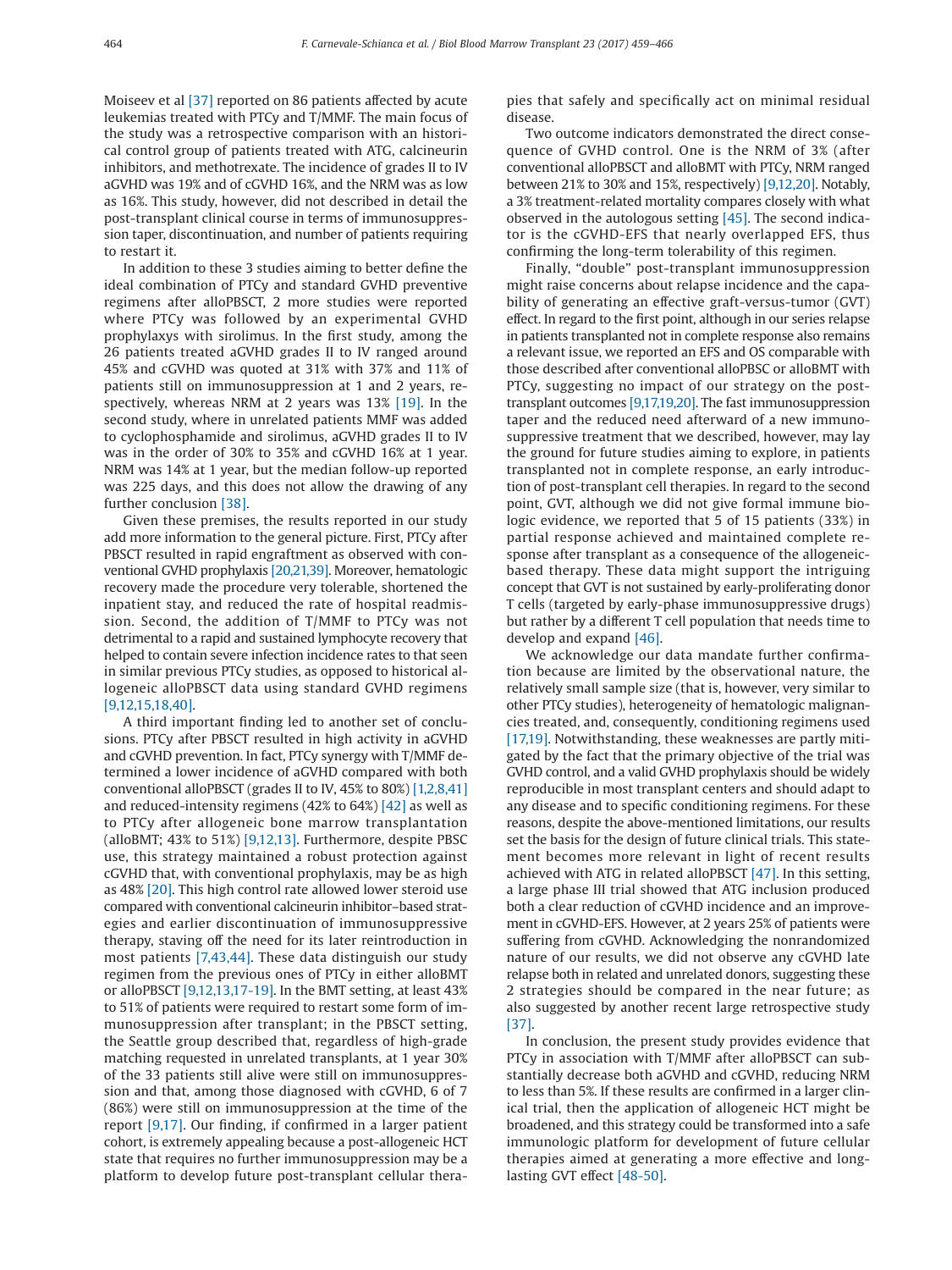## **ACKNOWLEDGMENTS**

The authors thank the personnel of Turin Metropolitan Transplant Network, AVIS/I.R.C.C.S. Blood Service, the Pharmacy Department, and all medical, nursing, laboratory, and clinical staffs for their daily help and support in the conduction of the present study. The authors deeply thank Joan C. Leonard for her enlightened support in reviewing and editing the manuscript and Alessandro Cignetti for helpful discussion. Above all, the authors are indebted to patients and their caregivers for the courage and dedication shown during the study.

*Financial disclosure:* This work was supported by "Associazione Italiana per la ricerca sul cancro" AIRC IG 2015 Id.17226 (to G.G.), AIRC IG Id. 11515 (to M.A.), MFAG N.15731 (to D.S.), Ricerca Finalizzata-Ministero della Salute GR-2011- 02349197 (to D.S.), FPRC ONLUS-5x1000 Ministero della Salute 2012 (to D.S.), and University of Torino-Progetti di Ateneo 2011 grant Rethe-ORTO11RKTW (to M.A.).

*Conflict of interest statement:* There are no conflicts of interest to report.

*Authorship statement:* F.C.-S. conceived of the idea and planned the clinical trial project, wrote the protocol, cared for patients, analyzed clinical data, and wrote the manuscript. D.C. contributed to study design, coordinated the trial and day-to-day patient clinical management, and participated in data analysis and manuscript writing. S.G. assisted with day-to-day clinical management and participated in data analysis and manuscript writing. V.C., L.D.A., M.F., P.B., G.G., and D.R.-S. each contributed to patient accrual, patient care, and results analysis. E.V., F.N., and M.B. all took part in donor selection, donor registry management, and results analysis. L.G. worked with the Ethics Committee and Institutional Review Board submission, study approval, and results analysis. A.P., M.G., and A.S. were each involved in donor selection, PBSC collection and processing, and results analysis. L.G. and D.S. obtained peripheral blood lymphocytes, contributed to immune reconstitution study, and results analysis. F.F. and M.A. contributed equally to this study: they had the idea for the study, wrote the protocol, obtained funding, analyzed results, and revised the paper. All authors had access to the data, vouch for the completeness and accuracy of the data and analyses, and approved the final version of the manuscript. The corresponding author (F.C.-S.) had final responsibility for the decision to submit for publication.

#### <span id="page-6-0"></span>**REFERENCES**

- 1. [Gooley TA, Chien JW, Pergam SA, et al. Reduced mortality after allogeneic](http://refhub.elsevier.com/S1083-8791(16)31214-9/sr0010) [hematopoietic-cell transplantation.](http://refhub.elsevier.com/S1083-8791(16)31214-9/sr0010) *N Engl J Med*. 2010;363:2091-2101.
- 2. [Storb R, Gyurkocza B, Storer BE, et al. Graft-versus-host disease and](http://refhub.elsevier.com/S1083-8791(16)31214-9/sr0015) [graft-versus-tumor effects after allogeneic hematopoietic cell](http://refhub.elsevier.com/S1083-8791(16)31214-9/sr0015) transplantation. *J Clin Oncol*[. 2013;31:1530-1538.](http://refhub.elsevier.com/S1083-8791(16)31214-9/sr0015)
- <span id="page-6-12"></span>3. [Appelbaum FR. Hematopoietic-cell transplantation at 50.](http://refhub.elsevier.com/S1083-8791(16)31214-9/sr0020) *N Engl J Med*. [2007;357:1472-1475.](http://refhub.elsevier.com/S1083-8791(16)31214-9/sr0020)
- <span id="page-6-1"></span>4. [Storb R, Deeg HJ, Whitehead J, et al. Methotrexate and cyclosporine](http://refhub.elsevier.com/S1083-8791(16)31214-9/sr0025) [compared with cyclosporine alone for prophylaxis of acute graft versus](http://refhub.elsevier.com/S1083-8791(16)31214-9/sr0025) [host disease after marrow transplantation for leukemia.](http://refhub.elsevier.com/S1083-8791(16)31214-9/sr0025) *N Engl J Med*. [1986;314:729-735.](http://refhub.elsevier.com/S1083-8791(16)31214-9/sr0025)
- 5. [Finke J, Bethge WA, Schmoor C, et al. Standard graft-versus-host](http://refhub.elsevier.com/S1083-8791(16)31214-9/sr0030) [disease prophylaxis with or without anti-T-cell globulin in](http://refhub.elsevier.com/S1083-8791(16)31214-9/sr0030) [haematopoietic cell transplantation from matched unrelated donors: a](http://refhub.elsevier.com/S1083-8791(16)31214-9/sr0030) [randomised, open-label, multicentre phase 3 trial.](http://refhub.elsevier.com/S1083-8791(16)31214-9/sr0030) *Lancet Oncol*.  $2009:10:855-864$
- 6. [Nash RA, Antin JH, Karanes C, et al. Phase 3 study comparing](http://refhub.elsevier.com/S1083-8791(16)31214-9/sr0035) [methotrexate and tacrolimus with methotrexate and cyclosporine](http://refhub.elsevier.com/S1083-8791(16)31214-9/sr0035) [for prophylaxis of acute graft-versus-host disease after marrow](http://refhub.elsevier.com/S1083-8791(16)31214-9/sr0035) [transplantation from unrelated donors.](http://refhub.elsevier.com/S1083-8791(16)31214-9/sr0035) *Blood*. 2000;96:2062-2068.
- <span id="page-6-16"></span>7. [Martin PJ, Rizzo JD, Wingard JR, et al. First- and second-line systemic](http://refhub.elsevier.com/S1083-8791(16)31214-9/sr0040) [treatment of acute graft-versus-host disease: recommendations of the](http://refhub.elsevier.com/S1083-8791(16)31214-9/sr0040) [American Society of Blood and Marrow Transplantation.](http://refhub.elsevier.com/S1083-8791(16)31214-9/sr0040) *Biol Blood Marrow Transplant*[. 2012;18:1150-1163.](http://refhub.elsevier.com/S1083-8791(16)31214-9/sr0040)
- <span id="page-6-6"></span>8. [Flowers ME, Inamoto Y, Carpenter PA, et al. Comparative analysis of risk](http://refhub.elsevier.com/S1083-8791(16)31214-9/sr0045) [factors for acute graft-versus-host disease and for chronic graft-versus](http://refhub.elsevier.com/S1083-8791(16)31214-9/sr0045)[host disease according to National Institutes of Health consensus criteria.](http://refhub.elsevier.com/S1083-8791(16)31214-9/sr0045) *Blood*[. 2011;117:3214-3219.](http://refhub.elsevier.com/S1083-8791(16)31214-9/sr0045)
- <span id="page-6-2"></span>9. [Luznik L, Bolaños-Meade J, Zahurak M, et al. High-dose](http://refhub.elsevier.com/S1083-8791(16)31214-9/sr0050) [cyclophosphamide as single-agent, short-course prophylaxis of graft](http://refhub.elsevier.com/S1083-8791(16)31214-9/sr0050)versus-host disease. *Blood*[. 2010;115:3224-3230.](http://refhub.elsevier.com/S1083-8791(16)31214-9/sr0050)
- <span id="page-6-3"></span>10. [Strauss G, Osen W, Debatin KM. Induction of apoptosis and modulation](http://refhub.elsevier.com/S1083-8791(16)31214-9/sr0055) [of activation and effector function in T cells by immunosuppressive](http://refhub.elsevier.com/S1083-8791(16)31214-9/sr0055) drugs. *Clin Exp Immunol*[. 2002;128:255-266.](http://refhub.elsevier.com/S1083-8791(16)31214-9/sr0055)
- 11. [Jones RJ, Barber JP, Vala MS, et al. Assessment of aldehyde dehydrogenase](http://refhub.elsevier.com/S1083-8791(16)31214-9/sr0060) in viable cells. *Blood*[. 1995;85:2742-2746.](http://refhub.elsevier.com/S1083-8791(16)31214-9/sr0060)
- <span id="page-6-4"></span>12. [Kanakry CG, Tsai HL, Bolaños-Meade J, et al. Single-agent GVHD](http://refhub.elsevier.com/S1083-8791(16)31214-9/sr0065) [prophylaxis with posttransplantation cyclophosphamide after](http://refhub.elsevier.com/S1083-8791(16)31214-9/sr0065) [myeloablative, HLA-matched BMT for AML, ALL, and MDS.](http://refhub.elsevier.com/S1083-8791(16)31214-9/sr0065) *Blood*. [2014;124:3817-3827.](http://refhub.elsevier.com/S1083-8791(16)31214-9/sr0065)
- 13. [Kanakry CG, O'Donnell PV, Furlong T, et al. Multi-institutional study of](http://refhub.elsevier.com/S1083-8791(16)31214-9/sr0070) [post-transplantation cyclophosphamide as single-agent graft-versus-host](http://refhub.elsevier.com/S1083-8791(16)31214-9/sr0070) [disease prophylaxis after allogeneic bone marrow transplantation using](http://refhub.elsevier.com/S1083-8791(16)31214-9/sr0070) [myeloablative busulfan and fludarabine conditioning.](http://refhub.elsevier.com/S1083-8791(16)31214-9/sr0070) *J Clin Oncol*. [2014;32:3497-3505.](http://refhub.elsevier.com/S1083-8791(16)31214-9/sr0070)
- 14. [Kasamon YL, Bolaños-Meade J, Prince GT, et al. Outcomes of](http://refhub.elsevier.com/S1083-8791(16)31214-9/sr0075) [nonmyeloablative HLA-haploidentical blood or marrow transplantation](http://refhub.elsevier.com/S1083-8791(16)31214-9/sr0075) [with high-dose post-transplantation cyclophosphamide in older adults.](http://refhub.elsevier.com/S1083-8791(16)31214-9/sr0075) *J Clin Oncol*[. 2015;33:3152-3161.](http://refhub.elsevier.com/S1083-8791(16)31214-9/sr0075)
- 15. [Raiola A, Dominietto A, Varaldo R, et al. Unmanipulated haploidentical](http://refhub.elsevier.com/S1083-8791(16)31214-9/sr0080) [BMT following non-myeloablative conditioning and post-transplantation](http://refhub.elsevier.com/S1083-8791(16)31214-9/sr0080) [CY for advanced Hodgkin's lymphoma.](http://refhub.elsevier.com/S1083-8791(16)31214-9/sr0080) *Bone Marrow Transplant*. [2014;49:190-194.](http://refhub.elsevier.com/S1083-8791(16)31214-9/sr0080)
- 16. [Jacoby E, Chen A, Loeb DM, et al. Single-agent post-transplantation](http://refhub.elsevier.com/S1083-8791(16)31214-9/sr0085) [cyclophosphamide as graft-versus-host disease prophylaxis after human](http://refhub.elsevier.com/S1083-8791(16)31214-9/sr0085) [leukocyte antigen-matched related bone marrow transplantation for](http://refhub.elsevier.com/S1083-8791(16)31214-9/sr0085) [pediatric and young adult patients with hematologic malignancies.](http://refhub.elsevier.com/S1083-8791(16)31214-9/sr0085) *Biol [Blood Marrow Transplant](http://refhub.elsevier.com/S1083-8791(16)31214-9/sr0085)*. 2016;22:112-118.
- <span id="page-6-5"></span>17. [Mielcarek M, Furlong T, O'Donnell PV, et al. Posttransplantation](http://refhub.elsevier.com/S1083-8791(16)31214-9/sr0090) [cyclophosphamide for prevention of graft-versus-host disease after](http://refhub.elsevier.com/S1083-8791(16)31214-9/sr0090) [HLA-matched mobilized blood cell transplantation.](http://refhub.elsevier.com/S1083-8791(16)31214-9/sr0090) *Blood*. 2016;127: [1502-1508.](http://refhub.elsevier.com/S1083-8791(16)31214-9/sr0090)
- <span id="page-6-13"></span>18. [Holtick U, Chemnitz JM, Shimabukuro-Vornhagen A, et al. OCTET-CY: a](http://refhub.elsevier.com/S1083-8791(16)31214-9/sr0095) [phase II study to investigate the efficacy of post-transplant cyclophos](http://refhub.elsevier.com/S1083-8791(16)31214-9/sr0095)[phamide as sole graft-versus-host prophylaxis after allogeneic peripheral](http://refhub.elsevier.com/S1083-8791(16)31214-9/sr0095) [blood stem cell transplantation.](http://refhub.elsevier.com/S1083-8791(16)31214-9/sr0095) *Eur J Haematol*. 2016;96:27-35.
- <span id="page-6-14"></span>19. [Solomon SR, Sanacore M, Zhang X, et al. Calcineurin inhibitor–free](http://refhub.elsevier.com/S1083-8791(16)31214-9/sr0100) [graft-versus-host disease prophylaxis with post-transplantation](http://refhub.elsevier.com/S1083-8791(16)31214-9/sr0100) [cyclophosphamide and brief-course sirolimus following reduced](http://refhub.elsevier.com/S1083-8791(16)31214-9/sr0100)[intensity peripheral blood stem cell transplantation.](http://refhub.elsevier.com/S1083-8791(16)31214-9/sr0100) *Biol Blood Marrow Transplant*[. 2014;20:1828-1834.](http://refhub.elsevier.com/S1083-8791(16)31214-9/sr0100)
- <span id="page-6-15"></span>20. [Anasetti C, Logan BR, Lee SJ, et al. Peripheral-blood stem cells versus](http://refhub.elsevier.com/S1083-8791(16)31214-9/sr0105) [bone marrow from unrelated donors.](http://refhub.elsevier.com/S1083-8791(16)31214-9/sr0105) *N Engl J Med*. 2012;367:1487-1496.
- 21. [Bensinger WI, Martin PJ, Storer B, et al. Transplantation of bone marrow](http://refhub.elsevier.com/S1083-8791(16)31214-9/sr0110) [as compared with peripheral-blood cells from HLA-identical relatives](http://refhub.elsevier.com/S1083-8791(16)31214-9/sr0110) [in patients with hematologic cancers.](http://refhub.elsevier.com/S1083-8791(16)31214-9/sr0110) *N Engl J Med*. 2001;344:175-181.
- 22. [Mielcarek M, Storer B, Martin PJ, et al. Long-term outcomes after](http://refhub.elsevier.com/S1083-8791(16)31214-9/sr0115) [transplantation of HLA-identical related G-CSF-mobilized peripheral](http://refhub.elsevier.com/S1083-8791(16)31214-9/sr0115) [blood mononuclear cells versus bone marrow.](http://refhub.elsevier.com/S1083-8791(16)31214-9/sr0115) *Blood*. 2012;119:2675- [2678.](http://refhub.elsevier.com/S1083-8791(16)31214-9/sr0115)
- 23. [Alousi AM, Brammer JE, Saliba RM, et al. Phase II trial of graft-versus-host](http://refhub.elsevier.com/S1083-8791(16)31214-9/sr0120) [disease prophylaxis with post-transplantation cyclophosphamide after](http://refhub.elsevier.com/S1083-8791(16)31214-9/sr0120) [reduced-intensity busulfan/fludarabine conditioning for hematological](http://refhub.elsevier.com/S1083-8791(16)31214-9/sr0120) malignancies. *[Biol Blood Marrow Transplant](http://refhub.elsevier.com/S1083-8791(16)31214-9/sr0120)*. 2015;21:906-912.
- <span id="page-6-7"></span>24. [Przepiorka D, Weisdorf D, Martin P, et al. 1994 Consensus conference](http://refhub.elsevier.com/S1083-8791(16)31214-9/sr0125) [on acute GVHD grading.](http://refhub.elsevier.com/S1083-8791(16)31214-9/sr0125) *Bone Marrow Transplant*. 1995;15:825-828.
- 25. [Lee SJ, Vogelsang G, Flowers ME. Chronic graft-versus-host disease.](http://refhub.elsevier.com/S1083-8791(16)31214-9/sr0130) *Biol [Blood Marrow Transplant](http://refhub.elsevier.com/S1083-8791(16)31214-9/sr0130)*. 2003;9:215-233.
- 26. [Filipovich AH, Weisdorf D, Pavletic S, et al. National Institutes of Health](http://refhub.elsevier.com/S1083-8791(16)31214-9/sr0135) [consensus development project on criteria for clinical trials in chronic](http://refhub.elsevier.com/S1083-8791(16)31214-9/sr0135) [graft-versus-host disease. I. Diagnosis and Staging Working Group report.](http://refhub.elsevier.com/S1083-8791(16)31214-9/sr0135) *[Biol Blood Marrow Transplant](http://refhub.elsevier.com/S1083-8791(16)31214-9/sr0135)*. 2005;11:945-956.
- <span id="page-6-8"></span>27. [Armand P, Kim HT, Logan BR, et al. Validation and refinement of the](http://refhub.elsevier.com/S1083-8791(16)31214-9/sr0140) [disease risk index for allogeneic stem cell transplantation.](http://refhub.elsevier.com/S1083-8791(16)31214-9/sr0140) *Blood*. [2014;123:3664-3671.](http://refhub.elsevier.com/S1083-8791(16)31214-9/sr0140)
- <span id="page-6-9"></span>28. [Carnevale-Schianca F, Cignetti A, Capaldi A, et al. Allogeneic](http://refhub.elsevier.com/S1083-8791(16)31214-9/sr0145) [nonmyeloablative hematopoietic cell transplantation in metastatic colon](http://refhub.elsevier.com/S1083-8791(16)31214-9/sr0145) [cancer: tumor-specific T cells directed to a tumor-associated antigen are](http://refhub.elsevier.com/S1083-8791(16)31214-9/sr0145) [generated in vivo during GVHD.](http://refhub.elsevier.com/S1083-8791(16)31214-9/sr0145) *Blood*. 2006;107:3795-3803.
- <span id="page-6-10"></span>29. [Boeckh M, Ljungman P. How we treat cytomegalovirus in hematopoietic](http://refhub.elsevier.com/S1083-8791(16)31214-9/sr0150) [cell transplant recipients.](http://refhub.elsevier.com/S1083-8791(16)31214-9/sr0150) *Blood*. 2009;113:5711-5719.
- <span id="page-6-11"></span>30. [Gooley TA, Leisenring W, Crowley J, Storer BE. Estimation of failure](http://refhub.elsevier.com/S1083-8791(16)31214-9/sr0155) [probabilities in the presence of competing risks: new representations](http://refhub.elsevier.com/S1083-8791(16)31214-9/sr0155) of old estimators. *Stat Med*[. 1999;18:695-706.](http://refhub.elsevier.com/S1083-8791(16)31214-9/sr0155)
- 31. [Kaplan LE, Meier P. Nonparametric estimation from incomplete](http://refhub.elsevier.com/S1083-8791(16)31214-9/sr0160) observations. *J Am Stat Assoc*[. 1958;53:457-481.](http://refhub.elsevier.com/S1083-8791(16)31214-9/sr0160)
- 32. [Inamoto Y, Flowers ME, Sandmaier BM, et al. Failure-free survival after](http://refhub.elsevier.com/S1083-8791(16)31214-9/sr0165) [initial systemic treatment of chronic graft-versus-host disease.](http://refhub.elsevier.com/S1083-8791(16)31214-9/sr0165) *Blood*. [2014;124:1363-1371.](http://refhub.elsevier.com/S1083-8791(16)31214-9/sr0165)